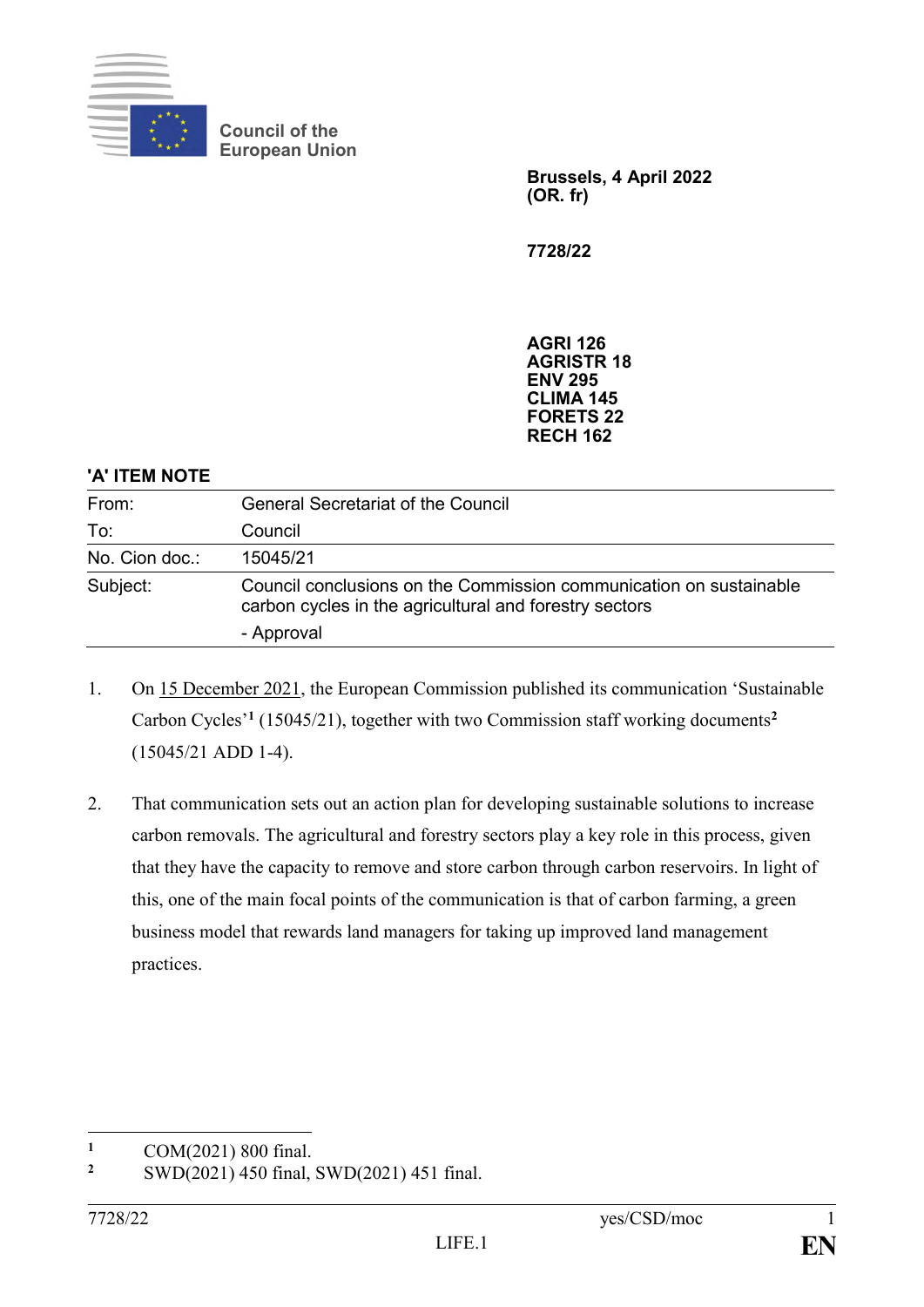- 3. At the Agriculture and Fisheries Council meeting on 17 January 2022, the Commission presented the communication and ministers exchanged views on the topic.
- 4. The Special Committee on Agriculture (SCA) examined the communication in order to prepare Council conclusions on the agricultural and forestry aspects thereof.
- 5. To that end, on the basis of a Presidency discussion paper (5588/22), the SCA held an initial exchange of views at its meeting on 31 January 2022, which provided guidance for the drafting of the conclusions. Carbon farming was also discussed at the informal meeting of ministers in Strasbourg on 8 February 2022.
- 6. The SCA then examined three drafts of conclusions prepared by the Presidency and presented at the meetings on 14 February 2022 (5941/22), 7 March 2022 (5941/1/22 REV 1) and 14 March 2022 (5941/2/22 REV 2).
- 7. The final draft did not give rise to any fundamental objections from delegations.
- 8. The Permanent Representatives Committee approved the final draft conclusions, as set out in 5941/2/22 REV 2 and in the annex to this document, at its meeting on 30 March 2022.
- 9. In light of the above, the final draft of the conclusions is submitted to the Agriculture and Fisheries Council, meeting on 7 April 2022, for approval as an 'A' item.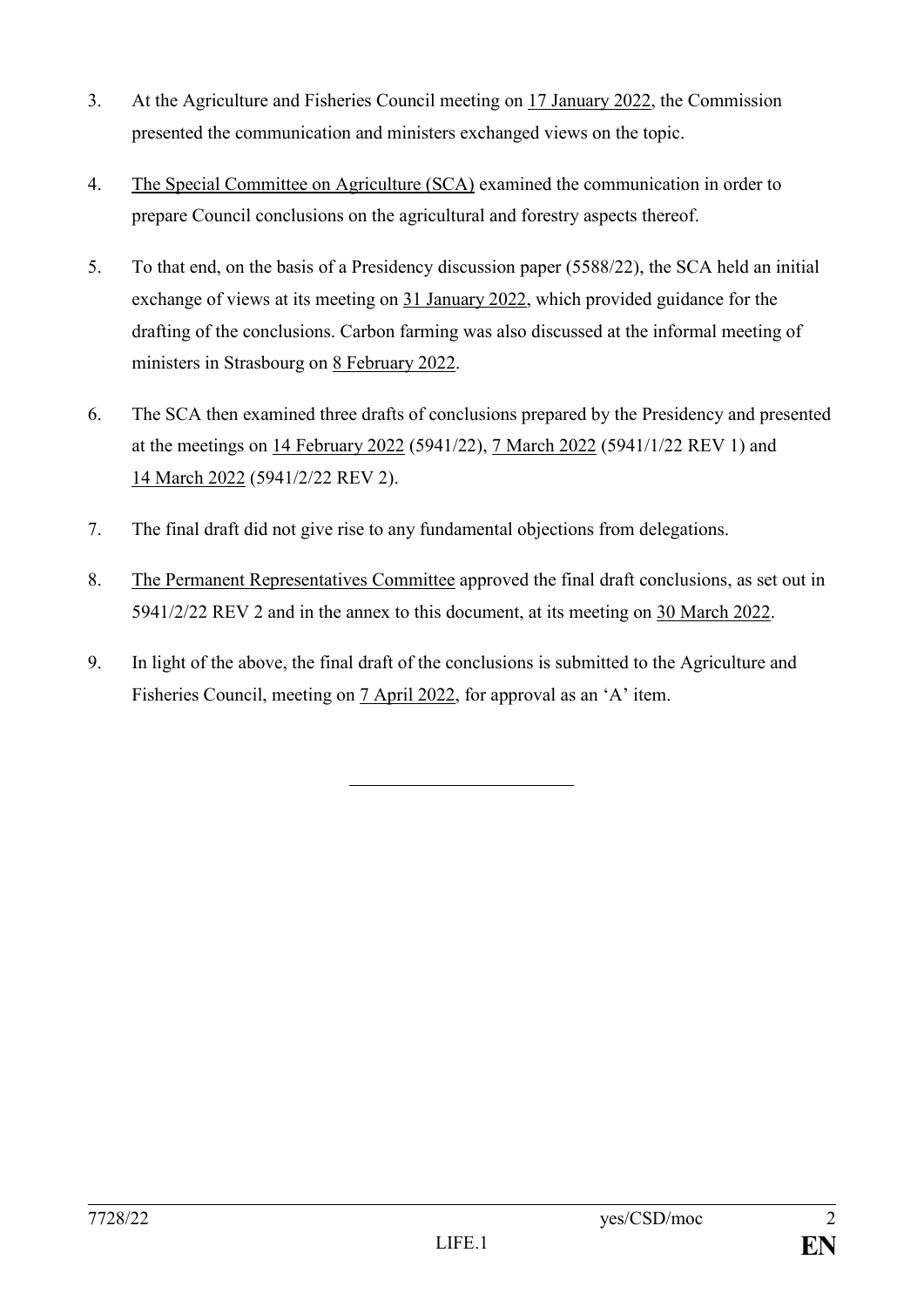## **DRAFT**

## **Council conclusions for agriculture and forestry on the European Commission's communication on sustainable carbon cycles**

The Council of the European Union,

RECALLING:

- the Council conclusions of 15 November 2021 on the New EU Forest Strategy for 2030**<sup>3</sup>** ,
- the Council conclusions of 10 June 2021 on the new EU strategy on adaptation to climate change**<sup>4</sup>** ,
- the Council conclusions of 19 October 2020 on the 'Farm to Fork' strategy**<sup>5</sup>** ,
- the Council conclusions of 29 November 2019 on the updated bioeconomy strategy<sup>6</sup>,
- the Council conclusions of 23 October 2020 on biodiversity and the need for urgent action**<sup>7</sup>** ,
- 1. WELCOMES the European Commission's communication entitled 'Sustainable carbon cycles'.

1

**<sup>3</sup>** 13537/21.

 $\frac{4}{5}$  9694/21.

 $\frac{5}{6}$  12099/20.

 $\frac{6}{7}$  14594/19.

**<sup>7</sup>** 11829/20.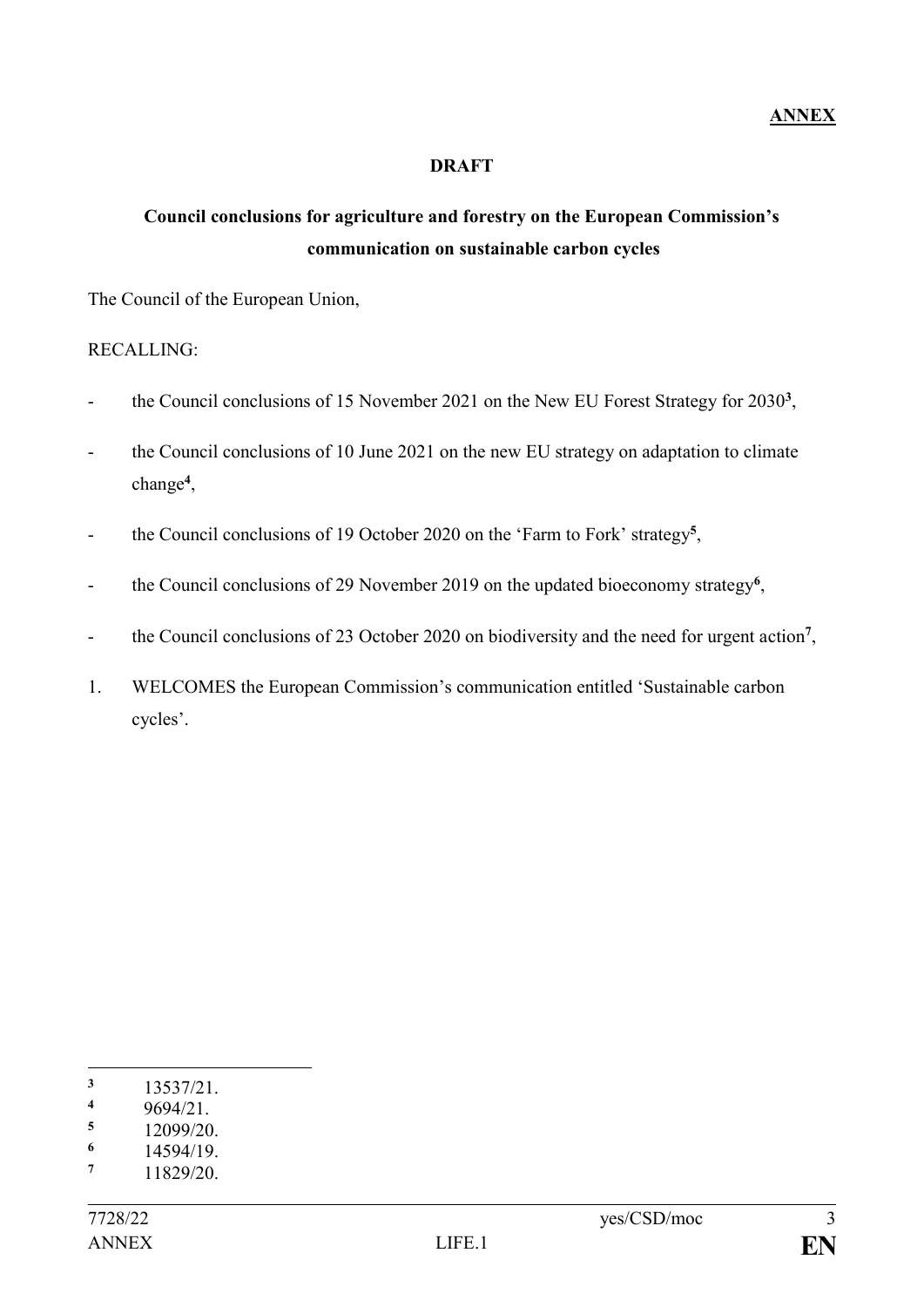- 2. EMPHASISES the particularities of agriculture and forestry in the consideration of climate issues. Agriculture and forestry contribute to the overall effort to reduce emissions, which must remain the primary focus of European Union's climate neutrality objective, and at the same time they are capable of absorbing and storing carbon through carbon pools (forests, forest soils and wood products, grasslands, agroforestry, agricultural soils, wetlands, etc.).
- 3. HIGHLIGHTS that the objective of sustainable food production remains the primary objective of the agricultural sector. STRESSES the importance of forests and their sustainable management as they fulfil multiple goals, including biodiversity conservation, the maintenance and enhancement of biomass production and their contribution to sustainable bioeconomy. EMPHASISES that agriculture and forestry are also significantly affected by climate change, which influences amongst others the storage potential and makes it necessary to adapt production systems and to increase the resilience of ecosystems.
- 4. RECOGNISES that, in order to achieve the Union's climate objectives, in addition to the legislative work in progress on the 'Fit for 55' package, it is appropriate that voluntary incentives at the level of land managers are promoted to strengthen the Union's carbon sinks by sustainably storing more carbon in agricultural, forest and other natural ecosystems and maintain the existing carbon stocks, and WELCOMES in this respect the intention to extend financial support, including from the private sector, in addition to the Common Agricultural Policy – which supports a broad range of carbon farming, carbon sequestration and other climate mitigation practices – and other public support.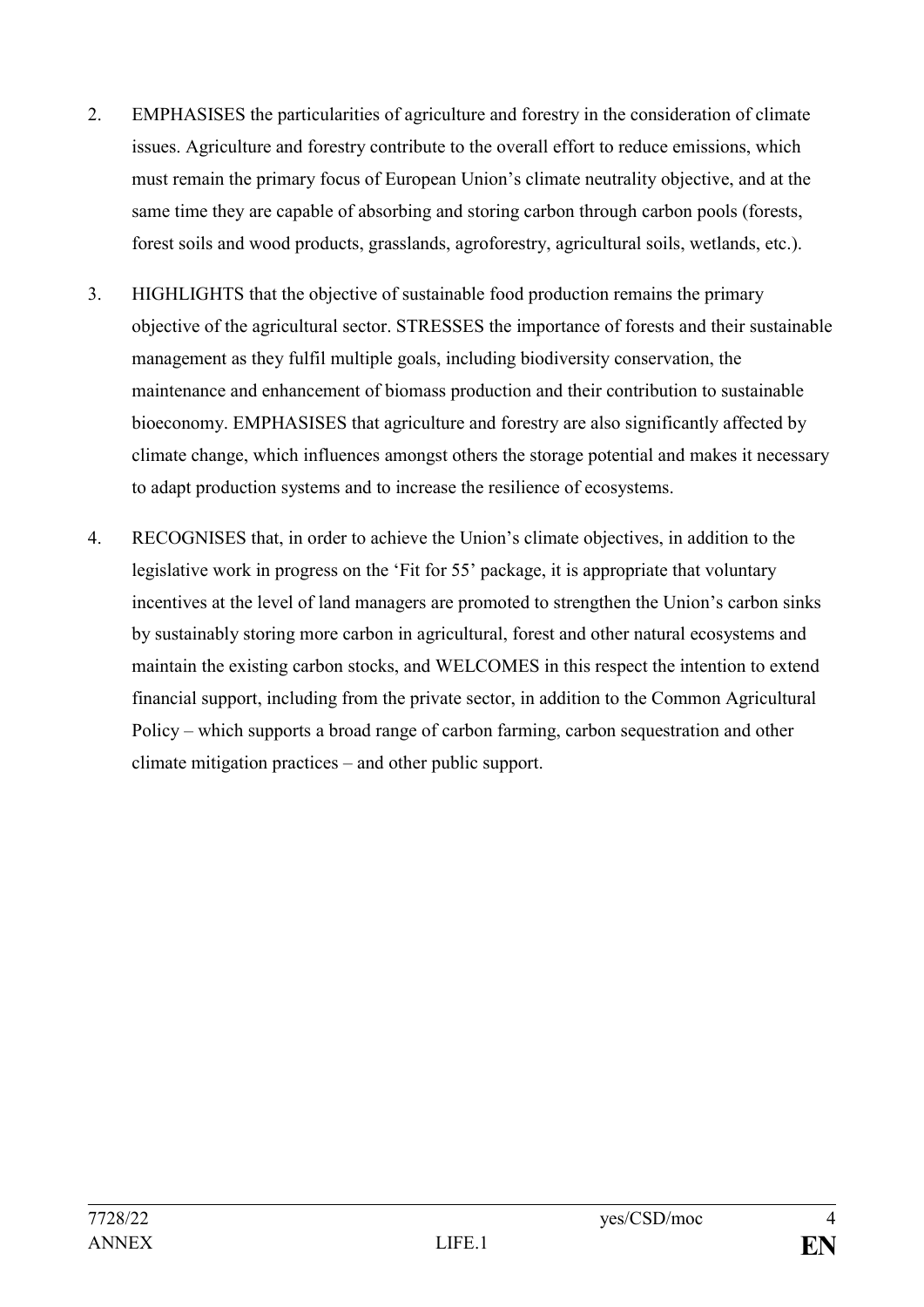- 5. SUPPORTS the approach of conceiving carbon farming as a new voluntary green business model, capable of providing an additional source of income for land managers, and encourages its deployment on the Union's territory; EMPHASISES, however, that the land manager's remuneration must provide sufficient incentives while avoiding significant negative impacts and changes in land use, such as by making land less affordable and available for land managers or causing a reduction of production.
- 6. EMPHASISES the need for targeted information and advisory services, including in the framework of existing policies and programmes, to promote knowledge transfer and training of land managers and other stakeholders, and CONSIDERS that fostering research and innovation activities could help achieve these goals.
- 7. RECALLS that at EU level, methane (CH<sub>4</sub>) represents 56 % and nitrous oxide (N<sub>2</sub>0) 39 % of greenhouse gas (GHG) emissions in agricultural production<sup>8</sup>, while carbon dioxide (CO<sub>2</sub>) represents a minor proportion of GHG emissions. Moreover, TAKES NOTE that certain agricultural practices which may increase carbon sequestration can at the same time result in higher N<sub>2</sub>O emissions and therefore RECOGNISES the potential benefit of an integrated approach to carbon farming.

 $\bf{8}$ Data for 2019 based on EU greenhouse gas inventories-27, European Environment Agency (EEA). These data do not include the emissions from energy consumption in the agricultural production. The detailed methodology is available in the set of indicators 'Greenhouse gas emissions from agriculture in Europe' published by the EEA on 15 December 2021.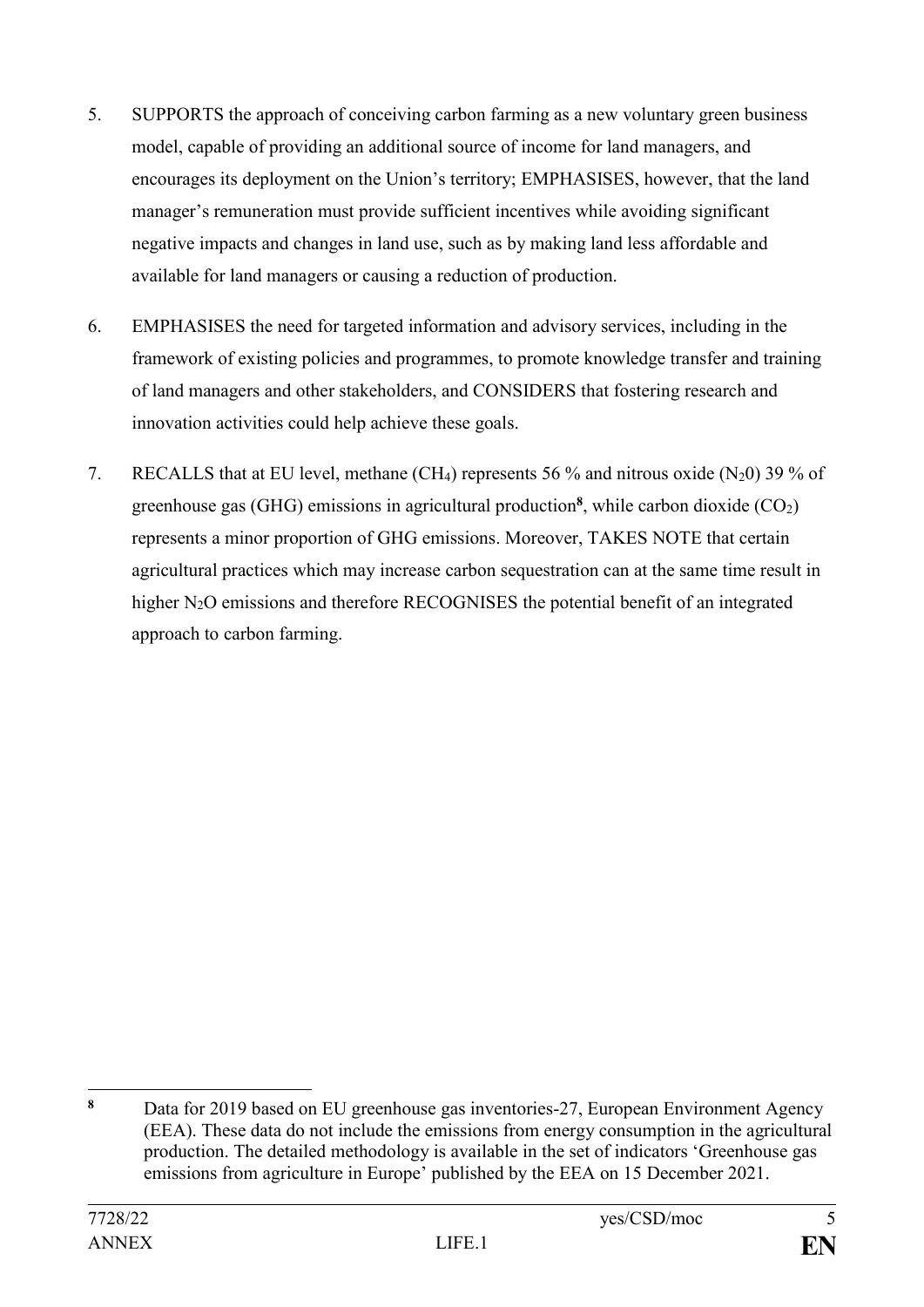- 8. CONSIDERS that the examples of practices identified by the Commission in its Communication as favourable to carbon storage in soils and other ecosystems are relevant, but EMPHASISES the need to take into account the diverse conditions of Member States, and their regions when assessing climate change mitigation practices. However, STRESSES that carbon farming practices need to adhere to environmental integrity, in particular, avoiding negative effects on biodiversity. In this light, ENCOURAGES the Commission, in cooperation with Member States, to provide further examples of improved land management practices, in addition to those set out in the communication, based on current scientific consensus.
- 9. RECOGNISES the existence of co-benefits associated with the abovementioned practices, which may contribute in particular to the preservation of biodiversity, as well as of water, soil and air quality.
- 10. SUPPORTS the Commission's intention to define a robust certification framework based on standardised and validated scientific methods and diagnostic instruments at the European level for monitoring, reporting and verifying the volumes of carbon stored and emitted and SUGGESTS that such framework include a requirement for the Commission to conduct an independent verification of the progress achieved on carbon farming, and report on it. UNDERLINES that, to ensure the credibility of this framework, high-quality criteria such as transparency, additionality, permanence and the avoidance of negative impacts on the environment and biodiversity must be at its core, and it should not discourage any current effort from land managers.
- 11. EMPHASISES that this future certification framework should be simple, should not cause disproportionate administrative burden in order to facilitate the participation by land managers and should not result in sanctions in case carbon sequestration is lower than expected for reasons independent from the land managers' actions.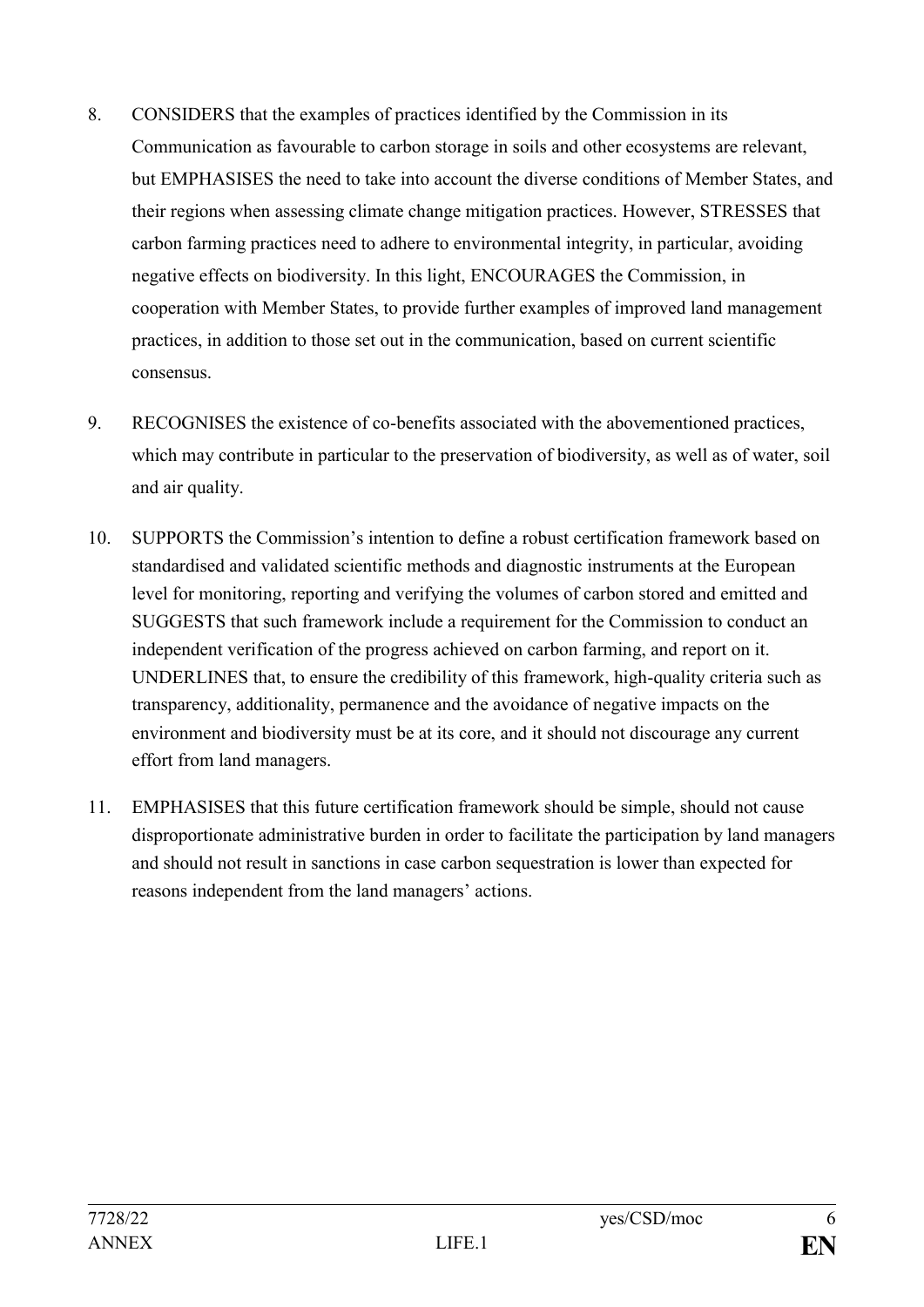- 12. SUPPORTS the timely setting up of a Union expert group consisting of Member States' representatives including from forestry, agriculture and environment to assist the Commission in taking into account existing best practices on carbon farming. SUGGESTS that this group could, in particular, help the Commission study all the existing international and national systems for accounting the GHG emission reductions and carbon storage in agriculture and forestry, as well as the carbon certification systems that already exist. INVITES the Commission to have regard to the work of the expert group with a view to assessing the potential implications of broadening the scope of the EU regulatory framework for the certification of carbon removals to agricultural GHG emission reduction, including an increased incentive for land managers to reduce GHG emissions at farm level.
- 13. EMPHASISES that the certification framework will have to incorporate the necessary flexibilities to take into account the specificities of Member States and their regions, and production systems (including the size of farms, parcels and forests, climatic conditions, soil types and cultivation practices), without compromising the environmental integrity of the scheme.
- 14. EMPHASISES that the regulatory framework for certification should be implemented in full coherence with other Union policies and their goals, avoiding double counting, carbon leakage, and without undermining the objective of food security.
- 15. ASKS FOR the future Union certification framework to be designed taking into account and, if possible, to be compatible with existing national initiatives sharing the same objective.
- 16. INVITES the Commission to explore whether and how the Union certification framework could cover a wider range of practices including agricultural GHG emissions and possibly the economic value of co-benefits without compromising the simplicity and clarity of the system.